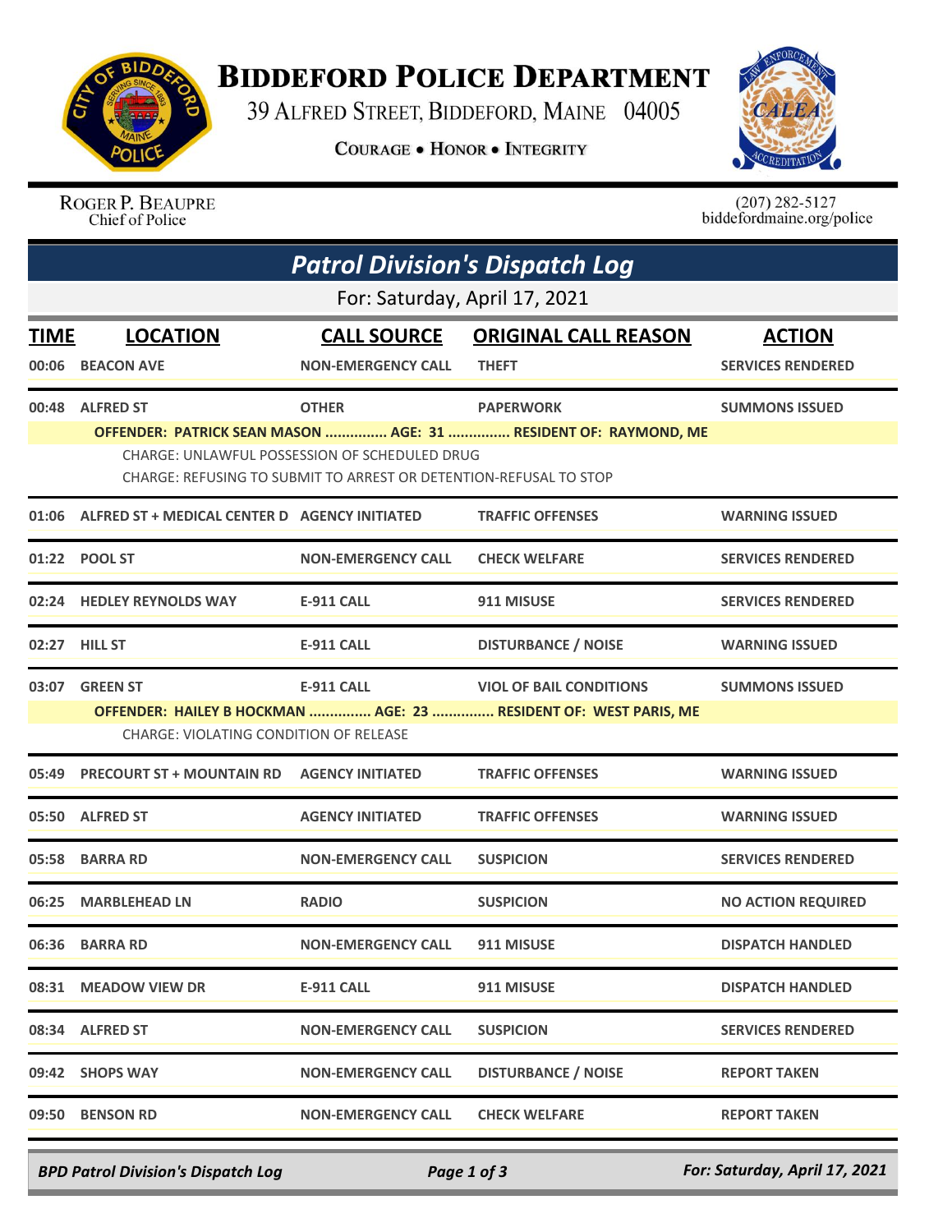| <b>TIME</b><br>10:16 | <b>LOCATION</b><br><b>CLIFFORD ST</b>                           | <b>CALL SOURCE</b><br><b>NON-EMERGENCY CALL</b> | <b>ORIGINAL CALL REASON</b><br><b>CHECK WELFARE</b>                             | <b>ACTION</b><br><b>SERVICES RENDERED</b> |
|----------------------|-----------------------------------------------------------------|-------------------------------------------------|---------------------------------------------------------------------------------|-------------------------------------------|
|                      | 10:53 ALFRED ST                                                 | <b>AGENCY INITIATED</b>                         | <b>TRAFFIC OFFENSES</b>                                                         | <b>WARNING ISSUED</b>                     |
|                      | <b>12:38 MAIN ST</b>                                            | <b>NON-EMERGENCY CALL</b>                       | <b>DISTURBANCE / NOISE</b>                                                      | <b>SERVICES RENDERED</b>                  |
|                      | 12:50 GRANITE ST                                                | <b>AGENCY INITIATED</b>                         | <b>ANIMAL COMPLAINT</b>                                                         | <b>SERVICES RENDERED</b>                  |
|                      | 14:42 SOUTH ST + WESTMORE AVE                                   | <b>AGENCY INITIATED</b>                         | <b>TRAFFIC OFFENSES</b>                                                         | <b>WARNING ISSUED</b>                     |
|                      | 14:44 ELM ST                                                    | <b>E-911 CALL</b>                               | <b>DISTURBANCE / NOISE</b>                                                      | <b>REPORT TAKEN</b>                       |
| 14:49                | <b>QUIMBY ST</b>                                                | <b>E-911 CALL</b>                               | <b>CHECK WELFARE</b>                                                            | <b>SERVICES RENDERED</b>                  |
|                      | 15:31 ALFRED ST                                                 | <b>NON-EMERGENCY CALL</b>                       | <b>SUSPICION</b>                                                                | <b>NEGATIVE CONTACT</b>                   |
|                      | 15:56 POOL ST                                                   | <b>WALK-IN AT STATION</b>                       | <b>HARASSMENT</b>                                                               | <b>UNFOUNDED</b>                          |
|                      | 16:01 HILL ST + BACON ST                                        | <b>NON-EMERGENCY CALL</b>                       | <b>JUVENILE OFFENSES</b>                                                        | <b>SERVICES RENDERED</b>                  |
| 16:09                | <b>MAIN ST + YORK ST</b>                                        | <b>AGENCY INITIATED</b>                         | <b>TRAFFIC OFFENSES</b>                                                         | <b>WARNING ISSUED</b>                     |
|                      | <b>16:18 BOULDER WAY</b>                                        | <b>E-911 CALL</b>                               | <b>JUVENILE OFFENSES</b>                                                        | <b>NO ACTION REQUIRED</b>                 |
| 16:29                | <b>BIDDEFORD GATEWAY CTR</b>                                    | <b>E-911 CALL</b>                               | <b>SUSPICION</b>                                                                | <b>GONE ON ARRIVAL</b>                    |
| 16:29                | <b>SOUTH ST</b>                                                 | <b>AGENCY INITIATED</b>                         | <b>TRAFFIC OFFENSES</b>                                                         | <b>WARNING ISSUED</b>                     |
|                      | 16:46 SOUTH ST + HAYFIELD RD                                    | <b>AGENCY INITIATED</b>                         | <b>TRAFFIC OFFENSES</b>                                                         | <b>WARNING ISSUED</b>                     |
|                      | <b>16:51 PARKVIEW CT</b>                                        | <b>NON-EMERGENCY CALL</b>                       | <b>ASSIST OTHER AGENCY</b>                                                      | <b>NEGATIVE CONTACT</b>                   |
|                      | 16:54 WEST ST                                                   | <b>NON-EMERGENCY CALL</b>                       | <b>SUSPICION</b>                                                                | <b>SERVICES RENDERED</b>                  |
|                      | <b>17:05 MAIN ST</b>                                            | <b>AGENCY INITIATED</b>                         | <b>CHECK WELFARE</b>                                                            | <b>SERVICES RENDERED</b>                  |
|                      | 17:16 GRANITE POINT RD                                          | <b>NON-EMERGENCY CALL</b>                       | 911 MISUSE                                                                      | <b>SERVICES RENDERED</b>                  |
|                      | 17:31 ALFRED ST + WASHINGTON ST                                 | <b>AGENCY INITIATED</b>                         | <b>TRAFFIC OFFENSES</b>                                                         | <b>WARNING ISSUED</b>                     |
|                      | 17:37 HIGH ST                                                   | E-911 CALL                                      | <b>JUVENILE OFFENSES</b>                                                        | <b>NEGATIVE CONTACT</b>                   |
|                      | 17:45 PARKVIEW CT<br><b>CHARGE: FAILING TO STOP FOR OFFICER</b> | <b>AGENCY INITIATED</b>                         | <b>BOLO</b><br>OFFENDER: MSHARI F HANTOOSH  AGE: 20  RESIDENT OF: BIDDEFORD, ME | <b>SUMMONS ISSUED</b>                     |
|                      | 17:48 ALFRED ST                                                 | <b>NON-EMERGENCY CALL</b>                       | <b>SUSPICION</b>                                                                | <b>SERVICES RENDERED</b>                  |
|                      |                                                                 |                                                 | <b>TRAFFIC OFFENSES</b>                                                         | <b>WARNING ISSUED</b>                     |

*BPD Patrol Division's Dispatch Log Page 2 of 3 For: Saturday, April 17, 2021*